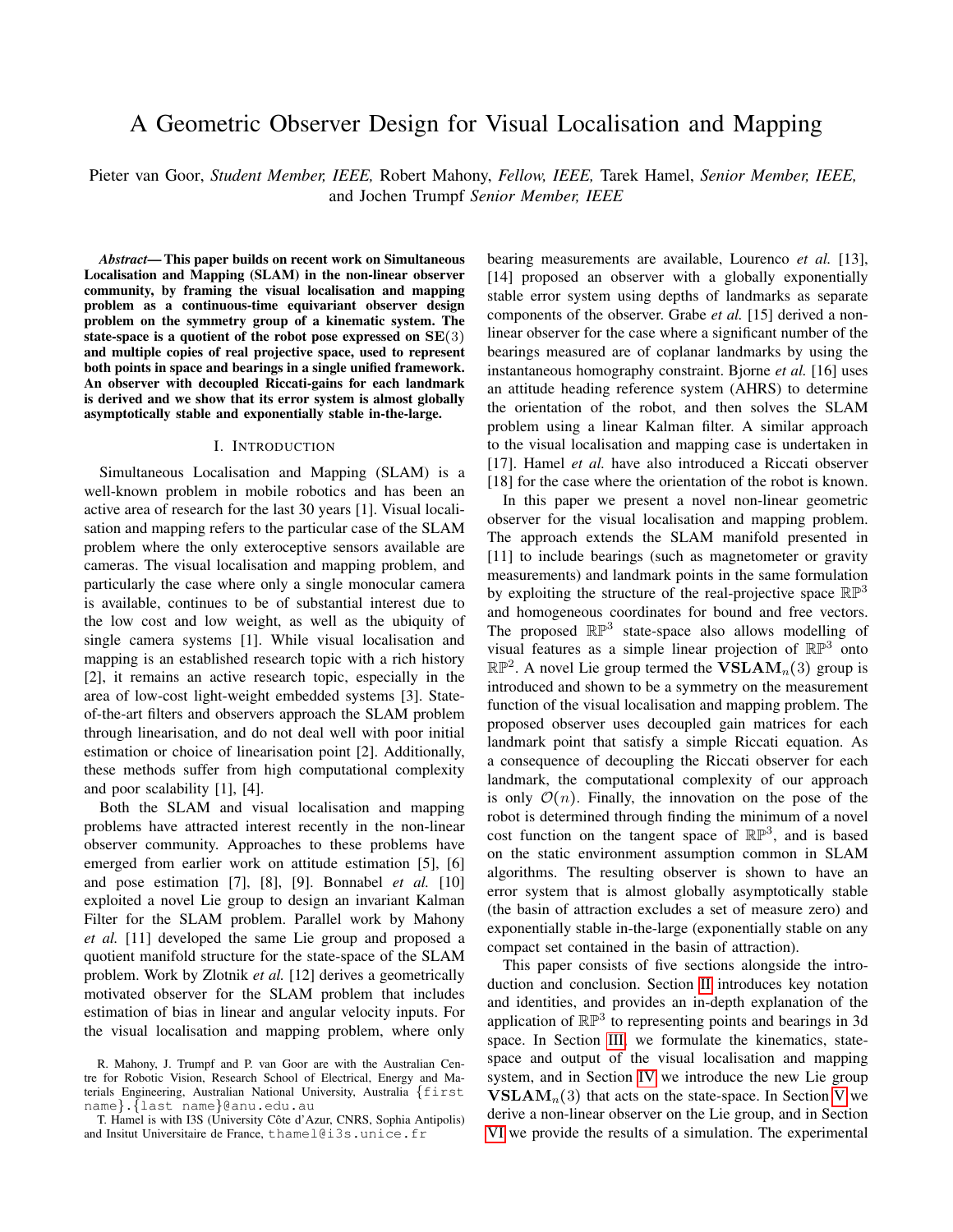results are designed to verify the theory developed throughout the paper, not to provide a comprehensive evaluation of performance.

#### II. PRELIMINARIES

#### <span id="page-1-0"></span>*A. Notation*

The special orthogonal group and special Euclidean group are denoted  $SO(3)$  and  $SE(3)$  respecively, with Lie algebras  $\mathfrak{so}(3)$  and  $\mathfrak{se}(3)$ . For any  $\Omega = (\Omega_1, \Omega_2, \Omega_3) \in \mathbb{R}^3$ , the corresponding skew-symmetric matrix is denoted by

$$
\Omega^\times := \begin{pmatrix} 0 & -\Omega_3 & \Omega_2 \\ \Omega_3 & 0 & -\Omega_1 \\ -\Omega_2 & \Omega_1 & 0 \end{pmatrix} \in \mathfrak{so}(3).
$$

This matrix has the property that, for any  $v \in \mathbb{R}^3$ ,  $\Omega^* v = \Omega \times v$ where  $\Omega \times v$  is the vector (cross) product between  $\Omega$  and v.

Consider a matrix  $P \in SE(3)$ . The notations  $R_P \in SO(3)$ and  $x_P \in \mathbb{R}^3$  are used to represent the rotation and translation components of  $P$  respectively, and  $P$  may be written as

$$
P = \begin{pmatrix} R_P & x_P \\ 0 & 1 \end{pmatrix}.
$$

Likewise, for a matrix  $U \in \mathfrak{se}(3)$ , the notations  $\Omega_U \in \mathfrak{so}(3)$ and  $V_U \in \mathbb{R}^3$  represent the rotational and translational velocity components of  $U$  respectively, and  $U$  may be written as

$$
U = \begin{pmatrix} \Omega_U & V_U \\ 0 & 1 \end{pmatrix}.
$$

For any  $y \in \mathbb{R}^3 \setminus \{0\}$  the *projector*  $\Pi_y$  is given by

$$
\Pi_y \coloneqq I_3 - \frac{yy^\top}{|y|^2}.
$$

The operator  $\Pi_y$  projects vectors onto the subspace of  $\mathbb{R}^3$ orthogonal to y. The projector and the skew-symmetric matrix are related by

$$
\Pi_y = -\frac{y^x y^x}{|y|^2},\tag{1}
$$

for any  $y \in \mathbb{R}^3 \setminus \{0\}$ . For any  $\bar{y} \in \mathbb{R}^4 \setminus \{0\}$  the projector is similarly defined as

$$
\overline{\Pi}_{\bar{y}} \coloneqq I_4 - \frac{\bar{y}\bar{y}^\top}{|\bar{y}|^2}.
$$

*B. Real Projective Space*

For  $x \in \mathbb{R}^4 \setminus \{0\}$ , define the set of equivalence classes

$$
[x] \coloneqq \{ ax \mid a \in \mathbb{R} \smallsetminus \{0\} \}.
$$

Given two elements  $x, y \in \mathbb{R}^4 \setminus \{0\}$ , the notation  $x \approx y$ indicates  $x = ay$  for some  $a \in \mathbb{R} \setminus \{0\}$ . The 3-dimensional real-projective space  $\mathbb{RP}^3 = \{ [x] \mid x \in \mathbb{R}^4 \setminus \{0\} \}$  is a smooth quotient manifold [19]. For any full rank matrix  $A \in \mathbb{R}^{4 \times 4}$ , the operation

$$
A[x] \coloneqq [Ax] \tag{2}
$$

is well-defined.

Let  $x \in \mathbb{R}^4 \setminus \{0\}$ , and define an horizontal space  $H_x = \{v \in \mathbb{R}^4 \mid v \in \mathbb{R}\}$  $\mathbb{R}^4 \mid v^\top x = 0$ . Define an equivalence relationship  $(x, v) =$  $(ax, av)$  for  $a \in \mathbb{R} \setminus \{0\}$  between elements of  $H_x$  and  $H_{ax}$ . A tangent vector  $v_{[x]} \in T_{[x]} \mathbb{RP}^3$  is the equivalence class  $[x, v] = \{(ax, av) | v \in H_x\}$  and the tangent space  $T_{[x]} \mathbb{R} \mathbb{P}^3$ is the set of  $av \in H_{ax}$ .

For any  $[x] \in \mathbb{RP}^3$ , define the projector

$$
\overline{\Pi}_{[x]} \coloneqq \overline{\Pi}_x.
$$

To see this is well-defined, let  $a \in \mathbb{R}$  be a non-zero scalar, and check

$$
\overline{\Pi}_{ax} = I_4 - \frac{(ax)(ax)^{\top}}{|(ax)|^2} = I_4 - \frac{a^2}{a^2} \frac{xx^{\top}}{|x|^2} = \overline{\Pi}_x.
$$

Analogously, the projector  $\Pi_{[y]} \coloneqq \Pi_y$  is well-defined for any  $y \in \mathbb{RP}^2$ .

Let  $p \in \mathbb{R}^3$  be a vector representing the position of a point in space. Define the homogeneous coordinates

$$
\overline{p} \coloneqq \begin{pmatrix} p \\ 1 \end{pmatrix}
$$

as an embedding  $\mathbb{R}^3 \hookrightarrow \mathbb{R}^4$  and refer to such points  $\bar{p}$  as *bound vectors* with foot at the origin of the reference frame and tip at the  $\mathbb{R}^3$  point it represents. Let  $b \in S^2 = \{b \in S \}$  $\mathbb{R}^3$  | |b| = 1} be a vector representing a bearing or direction and define homogeneous coordinates

$$
\tilde{b} = \begin{pmatrix} b \\ 0 \end{pmatrix}
$$

as an embedding  $S^2 \rightarrow \mathbb{R}^4$ . We term  $\bar{b}$  a *free vector*. Using these embeddings it is possible to define a map  $\alpha : \mathbb{R}^3 \sqcup \mathrm{S}^2 \to$  $\mathbb{RP}^3$ 

$$
\alpha(p) \coloneqq [\overline{p}], \qquad p \in \mathbb{R}^3,
$$
  

$$
\alpha(b) \coloneqq [\overline{b}], \qquad b \in S^2.
$$

<span id="page-1-2"></span>A *point-type* element of  $\mathbb{RP}^3$  is any element in the subset  $\{ [x] | x_4 \neq 0 \}$ . A *bearing-type* element of  $\mathbb{RP}^3$  is any element in the subset  $\{ [x] | x_4 = 0 \}$ . A full inverse of  $\alpha$  is not uniquely defined due to the sign ambiguity of elements of  $\mathbb{RP}^3$ . However, it is possible to define a unique map  $\gamma$ :  $\mathbb{RP}^3 \to \mathbb{R}^3 \sqcup \mathbb{RP}^2$  by

<span id="page-1-3"></span>
$$
\gamma([x]) \coloneqq \begin{cases} x_{1:3}/x_4 \in \mathbb{R}^3, & \text{if } x_4 \neq 0 \\ [x_{1:3}] \in \mathbb{R} \mathbb{P}^2, & \text{if } x_4 = 0 \end{cases}, \tag{3}
$$

where  $x_{1:3} \in \mathbb{R}^3$  denotes the first three elements of x and  $[x_{1:3}] = \{ax_{1:3} \mid a \in \mathbb{R} \setminus \{0\}\}\$ , analogous to the  $\mathbb{R}^4$  definition. Define a projection  $\beta : \mathbb{R}^3 \cup S^2 \to \mathbb{R}^3 \cup \mathbb{RP}^2$  by

$$
\beta(x) \coloneqq \begin{cases} x \in \mathbb{R}^3, & \text{if } x \in \mathbb{R}^3 \\ \left[ x \right] \in \mathbb{R} \mathbb{P}^2 & \text{if } x \in \mathbb{S}^2 \end{cases}.
$$

<span id="page-1-1"></span>The following commutative diagram holds

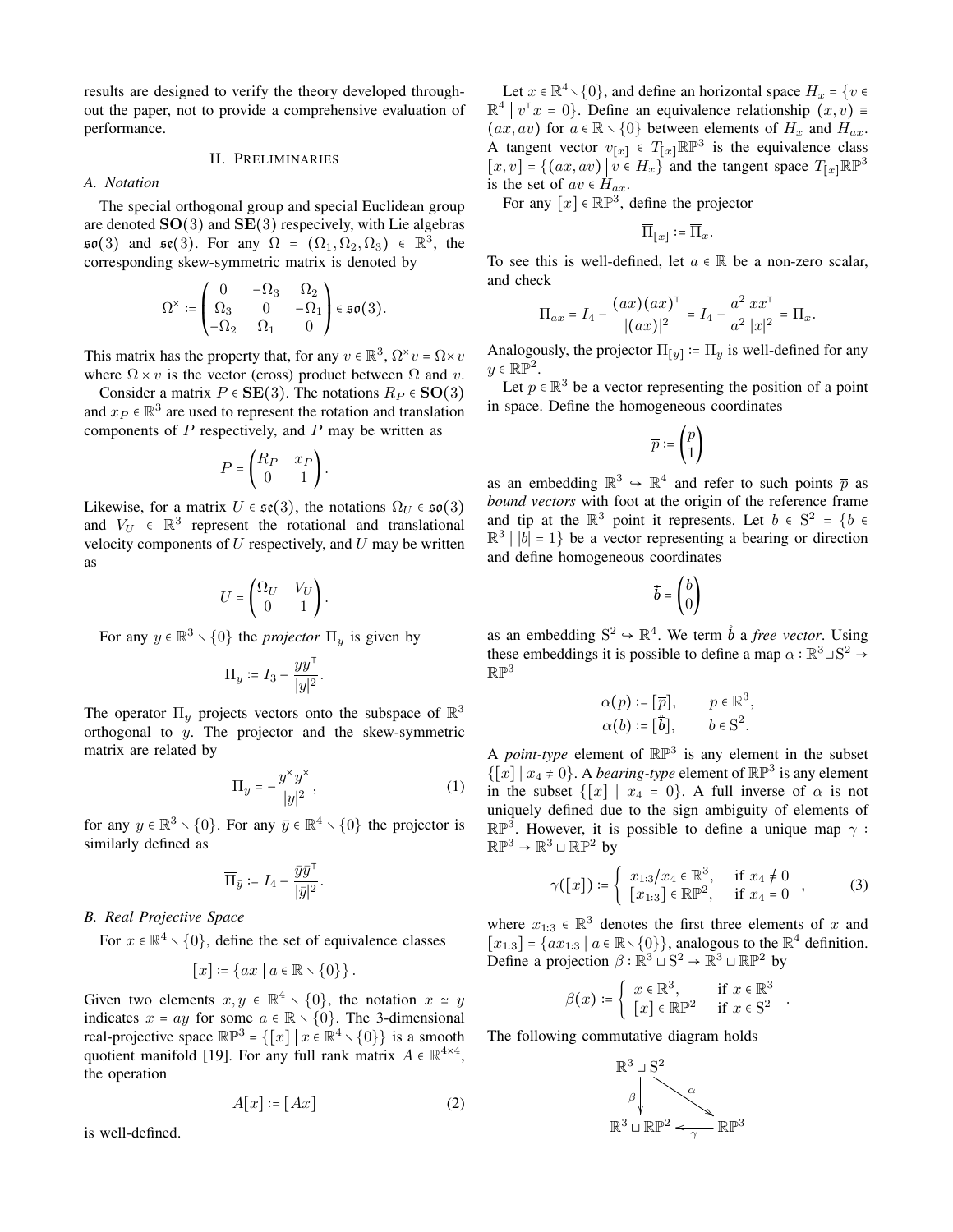The map  $\gamma$  is smooth under restriction to either pointtype elements or bearing-type elements of  $\mathbb{RP}^3$ . Although  $\gamma$  is unable to reconstruct the full direction vector b from a bearing-type  $\mathbb{RP}^3$  element, the unsigned direction [b] is sufficient for the observer construction that we undertake in the sequel.

#### III. PROBLEM FORMULATION

## <span id="page-2-0"></span>*A. VSLAM Total Space*

The formulation of the total space for the VSLAM problem is an extension of the formulation in [11] to include not only points in 3D space but also bearings through their  $\mathbb{RP}^3$ representations.

*Raw coordinates* for the VSLAM problem can be defined by fixing an arbitrary reference frame  $\{0\}$ . Let  $P \in SE(3)$ and  $\eta_i \in \mathbb{RP}^3$  represent the robot pose and landmark coordinates respectively, defined with respect to  $\{0\}$ . Note that each  $\eta_i \in \mathbb{RP}^3$  is either point-type or bearing-type depending on whether its last entry is zero. The total space of the VSLAM problem is the product space

$$
\mathcal{T}_n(3) = \mathbf{SE}(3) \times \mathbb{RP}^3 \times \cdots \times \mathbb{RP}^3,
$$

with elements

$$
(P, \eta_1, \ldots, \eta_n).
$$

The notation  $(P, \eta_i) \equiv (P, \eta_1, ..., \eta_n)$  is used to simplify notation in the sequel.

Given  $(P, \eta_i) \in \mathcal{T}_n(3)$ , recalling [\(2\)](#page-1-1) define

$$
[P, \eta_i] \coloneqq \left\{ (S^{-1}P, S^{-1}\eta_i) \mid S \in \mathbf{SE}(3) \right\}.
$$

Given two elements  $(P, \eta_i), (Q, \theta_i) \in \mathcal{T}_n(3)$ , the notation  $(P, \eta_i) \simeq (Q, \theta_i)$  means that  $(P, \eta_i) = (S^{-1}Q, S^{-1}\theta_i)$  for some  $S \in SE(3)$ . The SLAM manifold is the set

$$
\mathcal{M}_n(3) = \{ [P, \eta_i] \mid (P, \eta_i) \in \mathcal{T}_n(3) \},
$$

with quotient manifold structure [11].

An expression is well-defined on the SLAM manifold  $\mathcal{M}_n(3)$  if it is invariant to the action of a rigid-body transformation of the reference frame. An important example is  $(P, \eta_i) \mapsto P^{-1} \eta_i$ . Given any  $S \in \mathbf{SE}(3)$ , one has

$$
(S^{-1}P, S^{-1}\eta_i) \mapsto (S^{-1}P)^{-1}S^{-1}\eta_i = P^{-1}SS^{-1}\eta_i = P^{-1}\eta_i.
$$
\n(4)

## *B. VSLAM Kinematics*

The assumption will be made that the robot is moving through a static environment. Consider the velocity input space  $V = \mathfrak{se}(3)$ . The kinematics of the VSLAM system are given by the function

$$
f: \mathcal{T}_n(3) \times \mathbb{V} \to T\mathcal{T}_n(3),
$$
  

$$
((P, \eta_i), U) \mapsto (PU, 0).
$$
 (5)

## *C. System Output*

The physical measurements taken by our robot in the VSLAM system are the bearings of landmarks. Let  $\eta_i'$  =  $P^{-1}\eta_i$  be the body-fixed frame coordinates of a landmark  $\eta_i \neq \alpha(x_P)$ . Using the basic pinhole camera model as described in [20] with invertible  $3 \times 3$  camera matrix K, the measurement of  $\eta'_i$  taken by the camera is  $(K \mathbf{0}_{3 \times 1}) \eta'_i$ . Assuming the camera is calibrated matrix  $K$ , it is easy to recover the element

$$
K^{-1}(K \mathbf{0}_{3\times 1}) \eta_i' = (I_3 \mathbf{0}_{3\times 1}) \eta_i'
$$

although the scale of this element is arbitrary and cannot be known. If  $\eta_i$  is a bearing-type element, then  $\theta_{i,4} = 0$  and no information is lost through the camera projection. However, if  $\eta_i$  is a point-type element, then the scale of the vector is not recoverable. In this formulation the sign of the landmark measurement (representing whether the landmark is in front of or behind the camera) is ambiguous, but this is sufficient for the observer design undertaken in Section [V.](#page-4-0) The choice of bearing-type or point-type for a particular landmark  $\eta_i$  is a modelling choice based on the requirements for the resulting map of the environment.

The output space of the VSLAM system is defined as

$$
\mathcal{N}_n(3) \coloneqq \mathbb{RP}^2 \times \cdots \times \mathbb{RP}^2.
$$

The output function of the VSLAM system is defined as

$$
h: \mathcal{T}_n(3) \to \mathcal{N}_n(3),
$$
  
\n
$$
(P, \eta_i) \mapsto (I_3 \quad \mathbf{0}) P^{-1} \eta_i.
$$
\n(6)

The output function transforms each  $\eta_i$  into body-fixed frame coordinates, and projects the result into  $\mathbb{RP}^2$ , representing bearing-type of point-type landmark measurements with a calibrated pinhole camera.

#### IV. SYMMETRY OF THE VSLAM PROBLEM

## <span id="page-2-1"></span>*A. Symmetry of the Total Space*

We introduce a group we term Scaled Orthogonal Transformations  $SOT(n)$ , a subgroup of the group of similarity transforms on  $\mathbb{R}^n$ .

*Lemma 4.1:* For any  $n \in \mathbb{N}$ , the set

$$
\text{SOT}(n) = \left\{ \begin{pmatrix} R & 0 \\ 0 & a \end{pmatrix} \middle| R \in \text{SO}(n), a \in \mathbb{R} \setminus \{0\} \right\},\
$$

with matrix multiplication is a subgroup of  $\text{SIM}(n)$ .

*Proof:* Assigning matrix multiplication as the group action it is clear that  $SOT(n)$  is the direct product of  $SO(3) \times \mathbb{R}_*$ , where  $R_*$  is the Lie group formed by assigning multiplication as the operation on  $\mathbb{R} \setminus \{0\}$ . It is straightforward to verify that  $SOT(n)$  is a subgroup of  $SIM(n)$  by considering the action  $x \mapsto \frac{1}{a}Rx$  for  $x \in \mathbb{R}^n$ . П

The action of  $SOT(3)$  on landmarks is a rotation combined with a scaling for point-type landmarks. Recalling [\(2\)](#page-1-1) and taking advantage of the equivalence class structure of  $\mathbb{RP}^3$ ,

<span id="page-2-2"></span>
$$
\begin{pmatrix} R & 0 \\ 0 & a \end{pmatrix} \begin{bmatrix} p \\ 1 \end{bmatrix} = \begin{bmatrix} Rp \\ a \end{bmatrix} = \begin{bmatrix} \frac{1}{a}Rp \\ 1 \end{bmatrix}, \qquad \begin{pmatrix} R & 0 \\ 0 & a \end{pmatrix} \begin{bmatrix} b \\ 0 \end{bmatrix} = \begin{bmatrix} Rb \\ 0 \end{bmatrix}.
$$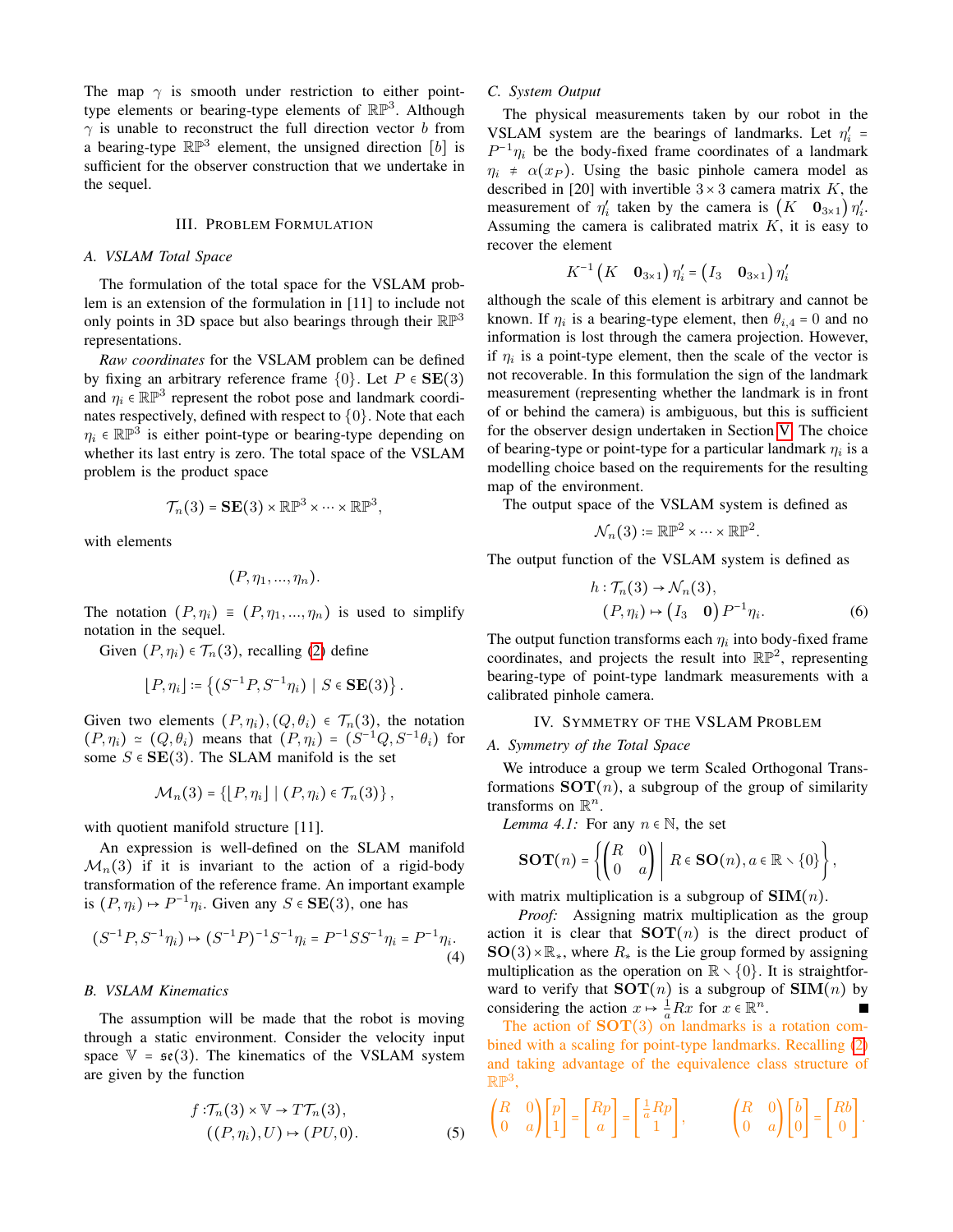There are exactly three orbits of **SOT**(3) acting on  $\mathbb{RP}^3$ , defined by

$$
\mathbb{RP}_p^3 \coloneqq \left\{ [x] \in \mathbb{RP}^3 \mid x_4 \neq 0, [x] \neq \alpha(\mathbf{0}) \right\},
$$
  
\n
$$
\mathbb{RP}_b^3 \coloneqq \left\{ [x] \in \mathbb{RP}^3 \mid x_4 = 0 \right\},
$$
  
\n
$$
\mathbb{RP}_0^3 \coloneqq \left\{ \alpha(\mathbf{0}) = \mathbf{e}_4 \right\},
$$
 (7)

where  $x_4$  refers to the fourth coordinate of x.

The symmetry group  **for the VSLAM** problem with  $n$  landmarks in 3 dimensions is defined as a Lie group

$$
\mathbf{VSLAM}_n(3) = SE(3) \times \mathbf{SOT}(3) \times \cdots \times \mathbf{SOT}(3),
$$

with product Lie group structure. The associated Lie algebra is denoted  $\mathfrak{vslam}_n(3)$ .

*Lemma 4.2:* The mapping  $\Upsilon$  :  $\mathbf{VSLAM}_n(3) \times \mathcal{T}_n(3) \rightarrow$  $\mathcal{T}_n(3)$  defined by

$$
\Upsilon((A, Q_i), (P, \eta_i)) = (PA, PAQ_i^{-1}P^{-1}\eta_i), \qquad (8)
$$

where the right-hand expression depends on definition [\(2\)](#page-1-1), is a right group action of  **on**  $\mathcal{T}_n(3)$ **.** 

*Proof:* Trivially,  $\Upsilon((I_4, I_4), (P, \eta_i)) = (P, \eta_i)$  for any  $(P, \eta_i) \in \mathcal{T}_n(3)$ . Let  $(A_1, Q_{i,1}), (A_2, Q_{i,2}) \in \textbf{VSLAM}_n(3)$ and  $(P, \eta_i)$  be arbitrary. Then

$$
\begin{aligned} \Upsilon((A_1, Q_{i,1}), \Upsilon((A_2, Q_{i,2}), (P, \eta_i))) \\ &= \Upsilon((A_1, Q_{i,1}), (PA_2, PA_2Q_{i,2}^{-1}P^{-1}\eta_i)), \\ &= (PA_2A_1, PA_2A_1Q_{i,1}^{-1}(PA_2)^{-1}PA_2Q_{i,2}^{-1}P^{-1}\eta_i), \\ &= (P(A_2A_1), P(A_2A_1)(Q_{i,2}Q_{i,1})^{-1}P^{-1}\eta_i), \\ &= \Upsilon((A_2, Q_{i,2}) \cdot (A_1, Q_{i,1}), (P, \eta_i)). \end{aligned}
$$

This demonstrates that  $\Upsilon$  is a right action as required.

Recall the orbits of  $SOT(3)$  described in [\(7\)](#page-3-0). Given a configuration  $(P^{\circ}, \eta_i^{\circ}) \in \mathcal{T}_n(3)$ , let  $(P, \eta_i)$  =  $\Upsilon((A, Q_i), (P^{\circ}, \eta_i^{\circ}))$  for some  $(A, Q_i) \in \mathbf{VSLAM}_n(3)$ . Observe that if  $P^{\circ-1}\eta_i^{\circ} \in \mathbb{RP}^3_0$  for some j, then  $P^{-1}\eta_j \in$  $\mathbb{RP}_0^3$  also, independent of the particular element  $(A, \tilde{Q}_i)$ . To overcome this, in the remainder of the paper it is assumed that there is never a j such that  $P^{\circ^{-1}}\eta_{j}^{\circ} \in \mathbb{RP}_{0}^{3}$ . This assumption is reasonable, in that it is equivalent to assuming there are no landmarks coinciding precisely with the origin of the robot. Additionally, it is assumed that the type of each landmark (point or bearing) is known, and the landmarks are enumerated such that  $i = 1, ..., n_p$  and  $i = n_p + 1, ..., n_p + n_b = n$  represent of point- and bearing-type landmarks respectively. The reduced total space is defined as

$$
\mathcal{T}_{n_p,n_j}^{\circ}(3) \coloneqq \{ (P,\eta_i) \in \mathcal{T}_{n_p+n_j}(3) \mid 1 \leq i \leq n_p \Leftrightarrow \eta_i \in \mathbb{RP}_p^3, \\ 1 \leq i - n_p \leq n_b \Leftrightarrow \eta_i \in \mathbb{RP}_p^3 \},\
$$

and only elements  $(P, \eta_i) \in \mathcal{T}_{n_p, n_j}^{\circ}(3)$  are considered from here going forward.

## *B. Lift of the VSLAM Kinematics*

In order to consider the system on the  $VSLAM_n(3)$ group, the kinematics from the state space must be lifted onto the group. The following lemma provides the lift function.

<span id="page-3-0"></span>*Lemma 4.3:* The function  $\lambda: \mathcal{T}^{\circ}_{n_p,n_j}(3) \times \mathbb{V} \to \mathfrak{vslam}_n(3)$ , defined by

$$
\lambda((P,\eta_i),U)=(U,W(U,P^{-1}\eta_i)),
$$

where  $W: \mathfrak{se}(3) \times (\mathbb{RP}^3 \cup \mathbb{RP}_p^3) \to \mathfrak{sot}(3)$  is given by

$$
W\left((\Omega_U, V_U), \begin{bmatrix} q \\ r \end{bmatrix}\right) = \begin{pmatrix} \left(\Omega_U - r\frac{V_U \times q}{|q|^2}\right)^\times & 0 \\ 0 & -r\frac{V_U^\top q}{|q|^2} \end{pmatrix},
$$

is a velocity lift of the kinematics [\(5\)](#page-2-2) onto  $$ with respect to the group action  $(8)$ .

*Proof:* To show that  $\lambda$  is a velocity lift, it is required that

<span id="page-3-2"></span>
$$
\mathcal{DT}_{(P,\eta_i)}(\mathrm{id})\left[\lambda((P,\eta_i),U)\right] = f((P,\eta_i),U).
$$

<span id="page-3-1"></span>Equivalently, it is required to show that

$$
(PU, \overline{\Pi}_{\eta_i} (PUP^{-1} - PW_iP^{-1}) \eta_i) = (PU, 0), \qquad (9)
$$

where  $W_i \coloneqq W(U, P^{-1}\eta_i)$ .

First, it is necessary to show that  $W$  is well-defined whenever  $q \neq 0$ . To see this, let  $a \in \mathbb{R}$  be any non-zero scalar, and observe that

$$
W\left(U,\begin{bmatrix}aq\\ar\end{bmatrix}\right) = \begin{pmatrix} \left(\Omega_U - ar\frac{V_U \times (aq)}{|aq|^2}\right)^\times & 0\\ 0 & -ar\frac{V_U^\top (aq)}{|aq|^2} \end{pmatrix},\\ = \begin{pmatrix} \left(\Omega_U - r\frac{V_U \times q}{|q|^2}\right)^\times & 0\\ 0 & -r\frac{V_U^\top q}{|q|^2} \end{pmatrix} = W\left(U,\begin{bmatrix}q\\r\end{bmatrix}\right). \tag{10}
$$

Recalling the expression for  $f$  provided in  $(5)$ , it is clear that the first terms on both sides of [\(9\)](#page-3-2) are equal. Let

<span id="page-3-4"></span><span id="page-3-3"></span>
$$
\begin{bmatrix} q_i \\ r_i \end{bmatrix} := P^{-1} \eta_i.
$$
 (11)

In order to aid in the readability of the following equations,  $q_i$  and  $r_i$  in [\(11\)](#page-3-3) are chosen such that  $|q_i| = 1$ . However, it is important to note this choice is arbitrary as shown in [\(10\)](#page-3-4). To show [\(9\)](#page-3-2), consider that

$$
\overline{\Pi}_{\eta_i} P U P^{-1} \eta_i = \overline{\Pi}_{\eta_i} P U \begin{bmatrix} q_i \\ r_i \end{bmatrix},
$$
\n
$$
= \overline{\Pi}_{\eta_i} P \begin{bmatrix} \Omega_U^{\times} q_i + r_i V_U \\ 0 \end{bmatrix},
$$
\n
$$
= \overline{\Pi}_{\eta_i} \begin{bmatrix} P \begin{pmatrix} \Omega_U^{\times} q_i + r_i V_U \\ 0 \end{pmatrix} - r_i V_U^{\top} q_i P \begin{pmatrix} q_i \\ r_i \end{pmatrix} \end{bmatrix},
$$
\n
$$
= \overline{\Pi}_{\eta_i} P \begin{bmatrix} \Omega_U^{\times} q_i + r_i (I_3 - q_i q_i^{\top}) V_U \\ -r_i V_U^{\top} q_i r_i \end{bmatrix}.
$$
\n
$$
= \overline{\Pi}_{\eta_i} P \begin{bmatrix} \Omega_U^{\times} q_i - r_i q_i^{\times} q_i^{\times} V_U \\ -r_i V_U^{\top} q_i r_i \end{bmatrix},
$$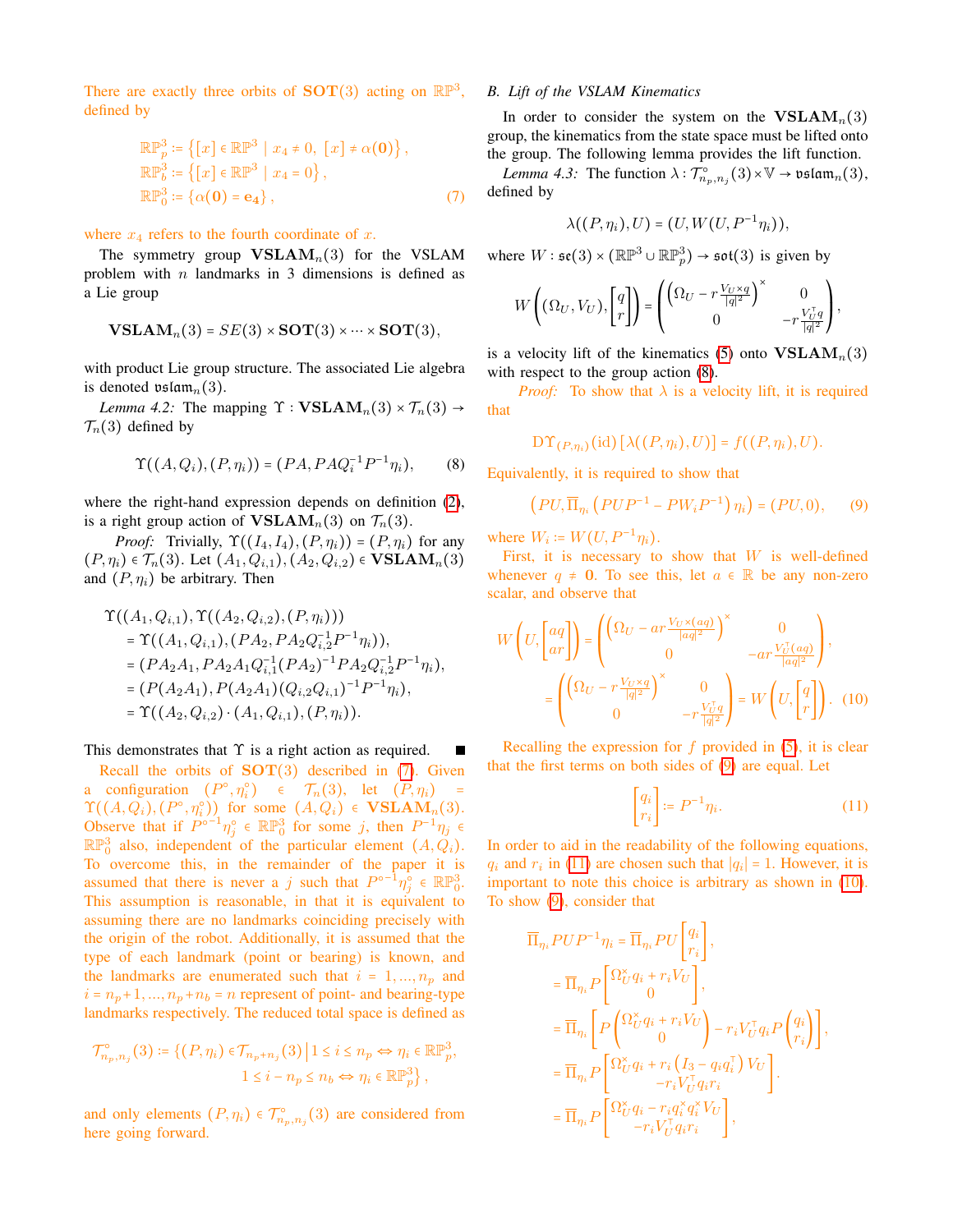using the identity [\(1\)](#page-1-2). This further reduces to

$$
\overline{\Pi}_{\eta_i} P U P^{-1} \eta_i = \overline{\Pi}_{\eta_i} P \begin{bmatrix} \Omega_U^{\times} q_i - r_i (V_U^{\times} q_i)^{\times} q_i \\ -r_i V_U^{\top} q_i r_i \end{bmatrix},
$$
\n
$$
= \overline{\Pi}_{\eta_i} P \begin{pmatrix} (\Omega_U - r_i V_U \times q_i)^{\times} & 0 \\ 0 & -r_i V_U^{\top} q_i \end{pmatrix} \begin{bmatrix} q_i \\ r_i \end{bmatrix},
$$
\n
$$
= \overline{\Pi}_{\eta_i} P W_i P^{-1} \eta_i,
$$

where the last step follows from [\(11\)](#page-3-3) and the choice of  $|q_i|$  = 1. From here, [\(9\)](#page-3-2) clearly resolves to

$$
D\Upsilon_{(P,\eta_i)}(\mathrm{id})\left[(U,W_i)\right] = (PU,0)
$$
  
=  $f((P,\eta_i),U),$ 

as required. This completes that proof that  $\lambda$  is a velocity lift.

The kinematics of the true state  $\xi = (P, \eta_i) \in \mathcal{T}_{n_p, n_j}^{\circ}(3)$  of the VSLAM system are given by

$$
\dot{\xi} = f(\xi, U). \tag{12}
$$

Choose a reference configuration  $\xi^{\circ} = (P^{\circ}, \eta_i^{\circ}) \in \mathcal{T}_{n_p, n_j}^{\circ}(3)$ . By construction, the trajectories of the lifted system kinematics

$$
\dot{X} = X\lambda(\Upsilon(X,\xi^{\circ}),U)
$$

project to trajectories of the VSLAM kinematics [\(12\)](#page-4-1) via  $\xi(t) = \Upsilon(X(t), \xi^{\circ}).$ 

#### V. OBSERVER DESIGN

#### <span id="page-4-0"></span>*A. Observer Kinematics*

Define the observer state to lie on the VSLAM group,  $\hat{X} = (\hat{A}, \hat{Q}_i) \in \mathbf{VSLAM}_n(3)$ , with kinematics given by

$$
\frac{\mathrm{d}}{\mathrm{d}t}\hat{X} = \hat{X}\lambda(\Upsilon(\hat{X},\xi^{\circ}),U) + \hat{X}\Delta_{\hat{X}},
$$
  

$$
\hat{X}(0) = \mathrm{id},
$$
 (13)

where  $\Delta_{\hat{X}} = (\Delta_{\hat{A}}, \Delta_{\hat{Q}_i}) \in \mathfrak{vslam}_n(3)$  is an innovation term. The estimated state  $\hat{\xi} = (\hat{P}, \hat{\eta}_i) \in \mathcal{T}_{n_p, n_j}^{\circ}(3)$  is given by

$$
\hat{\xi} = \Upsilon(\hat{X}, \xi^{\circ}). \tag{14}
$$

Additional notation is helpful in simplifying the expressions that follow in the observer design. Define

$$
\hat{y}_i \coloneqq h((\hat{P}, \hat{\eta}_i)), \qquad y_i \coloneqq h((P, \eta_i)).
$$
\n(15)

All expressions above are well-defined for equivalence classes in the SLAM manifold.

## *B. Landmark Observer*

<span id="page-4-10"></span>*Theorem 5.1:* Let  $\xi = (P, \eta_i) \in \mathcal{T}_{n_p, n_j}^{\circ}(3)$  be the true state of the system, evolving with the kinematics [\(12\)](#page-4-1). Let  $\xi^{\circ}$  $\mathcal{T}_{n_p,n_j}^{\circ}(3)$  be arbitrary up to the requirement that, for all i,  $\eta_i^{\circ}$  and  $\eta_i$  are members of the same orbit of  $\mathbb{RP}^3$  under the action of SOT(3). Define  $\hat{X} = (\hat{A}, \hat{Q}_i) \in \mathbf{VSLAM}_n(3)$  to be the observer state with kinematics defined by [\(13\)](#page-4-2), and define  $\xi = (P, \hat{\eta}_i)$  as in [\(14\)](#page-4-3).

Now, for  $i = 1, ..., n_p$ , define  $\Sigma_i \in \mathbb{R}^{3 \times 3}$  by

$$
\dot{\Sigma}_i = \Sigma_i \Omega_U^{\times} - \Omega_U^{\times} \Sigma_i + H_i - \Sigma_i \Pi_{y_i} G_i \Pi_{y_i} \Sigma_i,
$$
  

$$
\Sigma(0)_i = \Sigma_{i,0} > 0, \ G_i = k_G I_3, \ H_i = k_H I_3,
$$
 (16)

where  $k_G$ ,  $k_H > 0$  are constants, and assume that there exist  $\delta$  > 0 and  $\mu$  > 0 such that

<span id="page-4-7"></span>
$$
\frac{1}{\delta} \int_{t}^{t+\delta} \Pi_{R_P(s)y_i(s)} ds \ge \mu I_3. \tag{17}
$$

for any time  $t > 0$  and for any  $i = 1, ..., n_p$ . For  $i = n_p +$  $1, ..., n_p + n_b$ , define

<span id="page-4-9"></span><span id="page-4-8"></span>
$$
\Sigma_i \equiv I_3, \ G_i = I_3, \ H_i = I_3. \tag{18}
$$

<span id="page-4-1"></span>Then, for every landmark  $i = 1, ..., n_p + n_b$ , define  $\Delta_{\hat{Q}_i}$  as

<span id="page-4-6"></span>
$$
\Delta_{\hat{Q}_i} = \begin{pmatrix} \left(\hat{y}_i^{\times} K_i \Pi_{y_i} \hat{y}_i\right)^{\times} & 0\\ 0 & -\hat{y}_i^{\top} K_i \Pi_{y_i} \hat{y}_i \end{pmatrix},
$$
  
\n
$$
K_i = k \Sigma_i \Pi_{y_i} G_i, \qquad k > 0.5,
$$
 (19)

where  $y_i$  and  $\hat{y}_i$  are given by [\(15\)](#page-4-4). Let the innovation term  $\Delta_{\hat{A}}$  be given by the least-squares solution to

$$
\min_{(\Delta_{\hat{R}}, \Delta_{\hat{x}})} \sum_{i=1}^{n} \left| \frac{1}{|\hat{\theta}_i|} \overline{\Pi}_{\hat{\theta}_i} \left( \begin{pmatrix} -(\hat{\theta}_i^{1:3})^{\times} & \hat{\theta}_i^4 I_3 \\ 0 & 0 \end{pmatrix} \begin{pmatrix} \Delta_{\hat{R}} \\ \Delta_{\hat{x}} \end{pmatrix} + \Delta_{\hat{Q}_i} \hat{\theta}_i \right) \right|,
$$
  

$$
\Delta_{\hat{A}} = \begin{pmatrix} \Delta_{\hat{R}}^{\times} & \Delta_{\hat{x}} \\ 0 & 0 \end{pmatrix}, \qquad \hat{\theta}_i := \hat{P}^{-1} \hat{\eta}_i.
$$
 (20)

Then the estimated state coordinates  $\hat{\xi}$  converge to the true coordinates  $\xi$  almost-globally asymptotically and exponen-tially in the large<sup>[1](#page-4-5)</sup> up to equivalence on the SLAM manifold  $\mathcal{M}_n(3)$ .

<span id="page-4-2"></span>*Proof:* To verify that  $\Delta_{\hat{A}}$  is well-defined note that the cost in [\(20\)](#page-4-6) is invariant to scale in the data  $\hat{\theta}_i \mapsto a_i \hat{\theta}_i$  for  $a_i \in \mathbb{R} \setminus \{0\}$ . A Lyapunov analysis proves the desired result.

<span id="page-4-3"></span>For  $i = 1, ..., n_p$ , recalling [\(3\)](#page-1-3), define the error coordinates and candidate storage function as

$$
e_i \coloneqq \gamma(\hat{P}^{-1}\hat{\eta}_i) - \gamma(P^{-1}\eta_i),
$$
  

$$
l_i \coloneqq \frac{1}{2}e_i^{\top}\Sigma_i^{-1}e_i,
$$

<span id="page-4-4"></span>respectively. The condition [\(17\)](#page-4-7) ensures that  $\Sigma_i$  is wellconditioned, and remains bounded and positive-definite for all time  $t \ge 0$  [21]. Therefore the candidate storage function  $l_i$ is positive definite. It remains to show that  $l_i$  is monotonically decreasing. The kinematics of  $e_i$  are

$$
\dot{e}_i = -\Omega_U^{\times} e_i - K_i \Pi_{y_i} e_i.
$$

<span id="page-4-5"></span><sup>1</sup>For any compact set in the basin of attraction of the equilibrium, the value of the Lyapunov function converges exponentially to zero.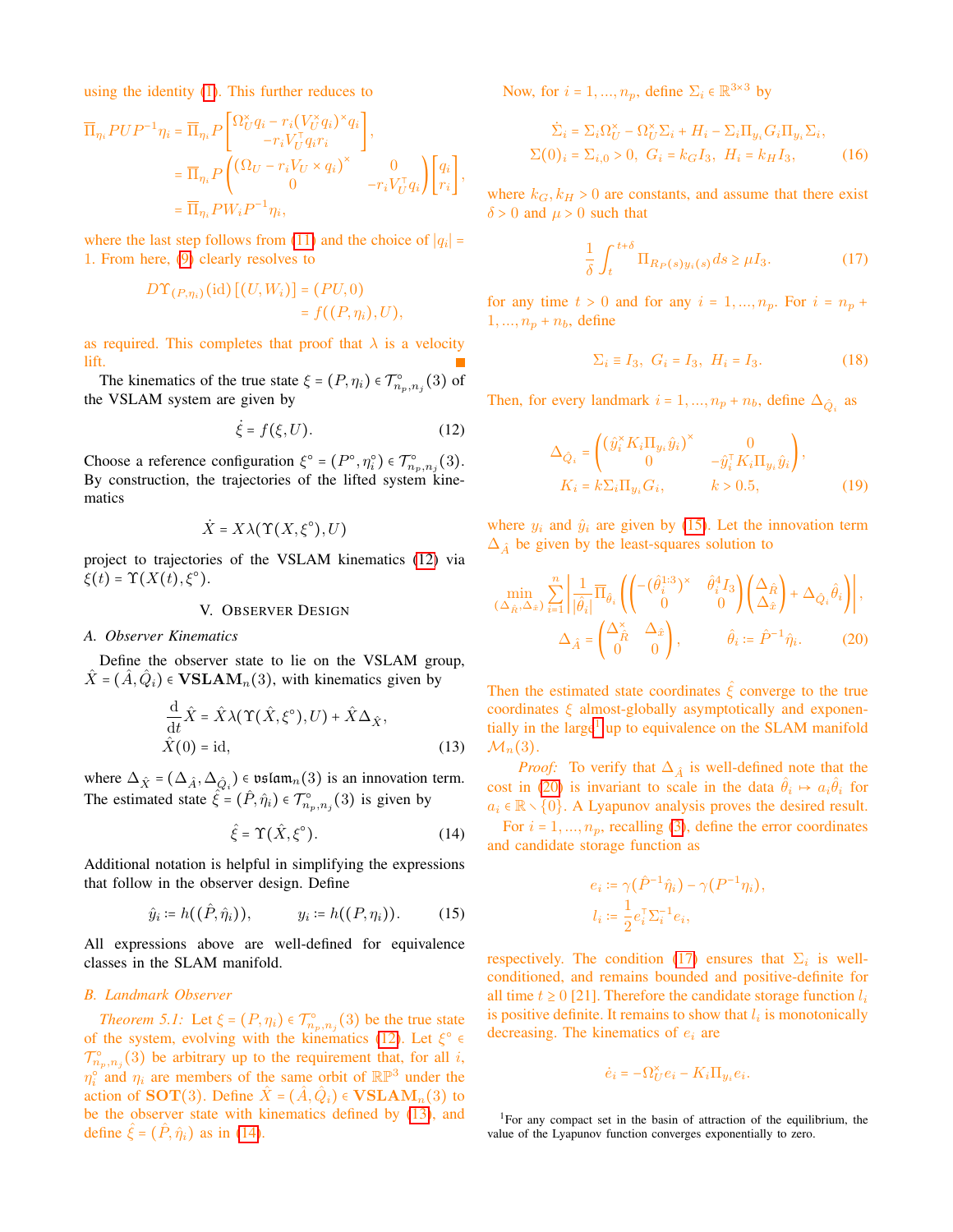Differentiating the candidate storage function, one has

$$
\begin{split} \dot{l}_i &= e_i^{\top} \Sigma_i^{-1} \dot{e}_i - \frac{1}{2} e_i^{\top} \Sigma_i^{-1} \dot{\Sigma}_i \Sigma_i^{-1} e_i, \\ &= e_i^{\top} \Sigma_i^{-1} \left( -\Omega_U^{\times} e_i - k \Sigma_i \Pi_{y_i} G_i \Pi_{y_i} e_i \right) - \frac{1}{2} e_i^{\top} \Sigma_i^{-1} \left( \Sigma_i \Omega_U^{\times} - \Omega_U^{\times} \Sigma_i + H_i - \Sigma_i \Pi_{y_i} G \Pi_{y_i} \Sigma_i \right) \Sigma_i^{-1} e_i, \\ &= -\frac{1}{2} e_i^{\top} \Sigma_i^{-1} \Omega_U^{\times} e_i - \frac{1}{2} e_i^{\top} \Omega_U^{\times} \Sigma_i^{-1} e_i \\ &+ \left( \frac{1}{2} - k \right) e_i^{\top} \Pi_{y_i} G \Pi_{y_i} e_i - \frac{1}{2} e_i^{\top} \Sigma_i^{-1} H \Sigma_i^{-1} e_i, \\ &\leq -\frac{1}{2} e_i^{\top} \Sigma_i^{-1} H_i \Sigma_i^{-1} e_i, \\ &\leq -\frac{1}{2} \frac{\sigma_{i,m}^2}{\sigma_{i,M}} k_H l_i, \end{split}
$$

where  $\sigma_{m,i}$  and  $\sigma_{M,i}$  denote the infinum of the smallest and the supremum of the largest eigenvalues of  $\Sigma_i$  over time, respectively. Since  $k_H > 0$  is chosen as a constant, and  $\Sigma_i$  remains well-conditioned and bounded, the equilibrium  $e_i = 0$  is exponentially stable. Equivalently, this provides that  $\hat{P}^{-1}\hat{\eta}_i \rightarrow \hat{P}^{-1}\eta_i$  globally exponentially.

For  $i = n_p + 1, ..., n_p + n_b$ , define the candidate storage function

$$
l_i \coloneqq \frac{1}{2} \left( 1 - \left( \frac{y_i^{\mathsf{T}} \hat{y}_i}{|y_i| \hat{y}_i|} \right)^2 \right). \tag{21}
$$

Observe that  $l_i$  is well-defined as a function of  $\mathbb{RP}^2$  elements, since the expression is invariant to multiplication of  $y_i$  or  $\hat{y}_i$ by any non-zero scalar. Clearly  $l_i$  is positive definite. The kinematics of the bearing  $y_i \in \mathbb{RP}^2$  are given by

$$
\dot{y}_i = \frac{\mathrm{d}}{\mathrm{d}t} \begin{pmatrix} I_3 & \mathbf{0} \end{pmatrix} P^{-1} \eta_i,
$$
  
= -\left( I\_3 & \mathbf{0} \right) \overline{\Pi}\_{P^{-1} \eta\_i} W\_i P^{-1} \eta\_i,  
= -\Pi\_{y\_i} \Omega\_U^{\times} \begin{pmatrix} I\_3 & \mathbf{0} \end{pmatrix} P^{-1} \eta\_i,  
= -\Omega\_U^{\times} y\_i.

This is well-defined as an element of the tangent space  $T_{y_i} \mathbb{RP}^2$  since any scaling of  $y_i$  results in the same scaling of the expression for  $\dot{y}_i$ . Since  $\dot{y}_i^{\dagger} y_i = 0$ , the dynamics of the norm of any chosen representative of  $y_i$  are given by  $\frac{d}{dt}|y_i| = 0$ . Analogously, recalling [\(18\)](#page-4-8) and [\(19\)](#page-4-9), the kinematics of  $\hat{y}_i \in \mathbb{RP}^2$  are given by

$$
\dot{\hat{y}}_i = \left(-\Omega_U^{\times} - (\hat{y}_i^{\times} K_i \Pi_{y_i} \hat{y}_i)^{\times}\right) \hat{y}_i,\n= -\Omega_U^{\times} \hat{y}_i + \hat{y}_i^{\times} \hat{y}_i^{\times} (k\Sigma_i \Pi_{y_i} G_i) \Pi_{y_i} \hat{y}_i,\n= -\Omega_U^{\times} \hat{y}_i - k \Pi_{\hat{y}_i} \Pi_{y_i} \hat{y}_i,
$$

and hence the dynamics of the norm of any representative of  $\hat{y}_i$  are given by  $\frac{d}{dt}|\hat{y}_i| = 0$ . As a consequence of this and the scale invariance of [\(21\)](#page-5-1), we may choose  $|y_i| = |y_i| = 1$ for readability without loss of generality. Differentiating the candidate storage function leads to

$$
\begin{aligned} \dot{l}_i &= -(y_i^\top \hat{y}_i) (\dot{y}_i^\top \hat{y}_i + y_i^\top \dot{\hat{y}}_i), \\ &= k (y_i^\top \hat{y}_i) y_i^\top \Pi_{\hat{y}_i} \Pi_{y_i} \hat{y}_i, \\ &= k (y_i^\top \hat{y}_i)^2 ((y_i^\top \hat{y}_i)^2 - 1) \\ &= -k (y_i^\top \hat{y}_i)^2 l_i \end{aligned}
$$

which is negative definite as long as the initial directions  $y_i(0)$  and  $\hat{y}_i(0)$  are not orthogonal. There are two situations in which  $i_i = 0$ . The first one corresponds to the stable case where  $l_i = 0$  ( $\hat{y}_i$  and  $y_i$  are parallel) while the second one corresponds to the unstable case for which  $l_i = 1$  ( $\hat{y}_i$  and  $y_i$  are orthogonal). To prove the exponential stability in the large, suppose that  $0 < l_i \le \epsilon < 1$  for some fixed  $\epsilon$ . Then,

$$
i_i = -k(y_i^{\top} \hat{y}_i)^2 l_i,
$$
  
=  $-k(1 - l_i)l_i,$   
 $\leq -k(1 - \epsilon)l_i.$ 

Observe that, unless  $l_i = 1$ , such an  $\epsilon$  can always be found. Therefore,  $l_i \rightarrow 0$  almost-globally asymptotically, and exponentially in the large. Since the measurement function  $h$  is invertible on bearing-type elements, this provides the desired result that  $\hat{P}^{-1}\hat{\eta}_i \rightarrow \hat{P}^{-1}\eta_i$  almost-globally asymptotically and exponentially in the large.

Define the whole-of-system Lyapunov function

<span id="page-5-2"></span>
$$
\mathcal{L} \coloneqq \sum_{i=1}^{n} l_i. \tag{22}
$$

<span id="page-5-1"></span>From the analysis of each individual  $l_i$ , it is clear that  $\mathcal{L} \rightarrow 0$  almost-globally asymptotically and exponentially in the large. The convergence of each  $\mathcal L$  provides that

$$
(\hat{P}, \hat{\eta}_i) \simeq ((P\hat{P}^{-1})\hat{P}, (P\hat{P}^{-1})\hat{\eta}_i),
$$
  
=  $(P, P(\hat{P}^{-1}\hat{\eta}_i)),$   
 $\rightarrow (P, P(P^{-1}\eta_i)),$   
=  $(P, \eta_i),$ 

almost-globally asymptotically and exponentially in the large as well. This completes the proof.

## VI. SIMULATION RESULTS

<span id="page-5-0"></span>To verify the observer derived in Theorem [5.1,](#page-4-10) we conducted a simulation of a vehicle equipped with a single monocular camera, observing 4 point-type landmarks and 2 bearing-type landmarks as it moves through space. The vehicle moves in a circular trajectory at a fixed height of 3 m. The body-fixed velocity  $U$  is fixed to be constant, with  $\Omega_U = (0, 0, -0.5)^T$  rad/s and  $V_U = (1.5, 0, 0)$  m/s. For simplicity, the camera frame is assumed to coincide with the body-fixed frame of the vehicle, which avoids the need for a separate computation to transform the bodyfixed velocity into the camera frame. Let the true state be  $(P, \eta_i) \in \mathcal{T}_{n_p,n_b}^{\circ}(3)$ . The reference configuration is chosen as  $\xi^{\circ} = (I_4, \eta_i^{\circ})$ , where

$$
\eta_i^\circ = \alpha \left( 2 \left( \frac{h(\eta_i)}{|h(\eta_i)|} + \epsilon_i \right) \right)
$$

where the  $\epsilon_i$  terms represent errors in the initial measurements. The observer is defined on **, with kine**matics given by [\(13\)](#page-4-2) and innovation terms given by Theorem [5.1.](#page-4-10) The initial conditions and gains for the observer are chosen as

$$
\Sigma_i(0) = 25I_3
$$
,  $k_H = 0.5$ ,  $k_G = 2.0$ ,  $k = 1.0$ .